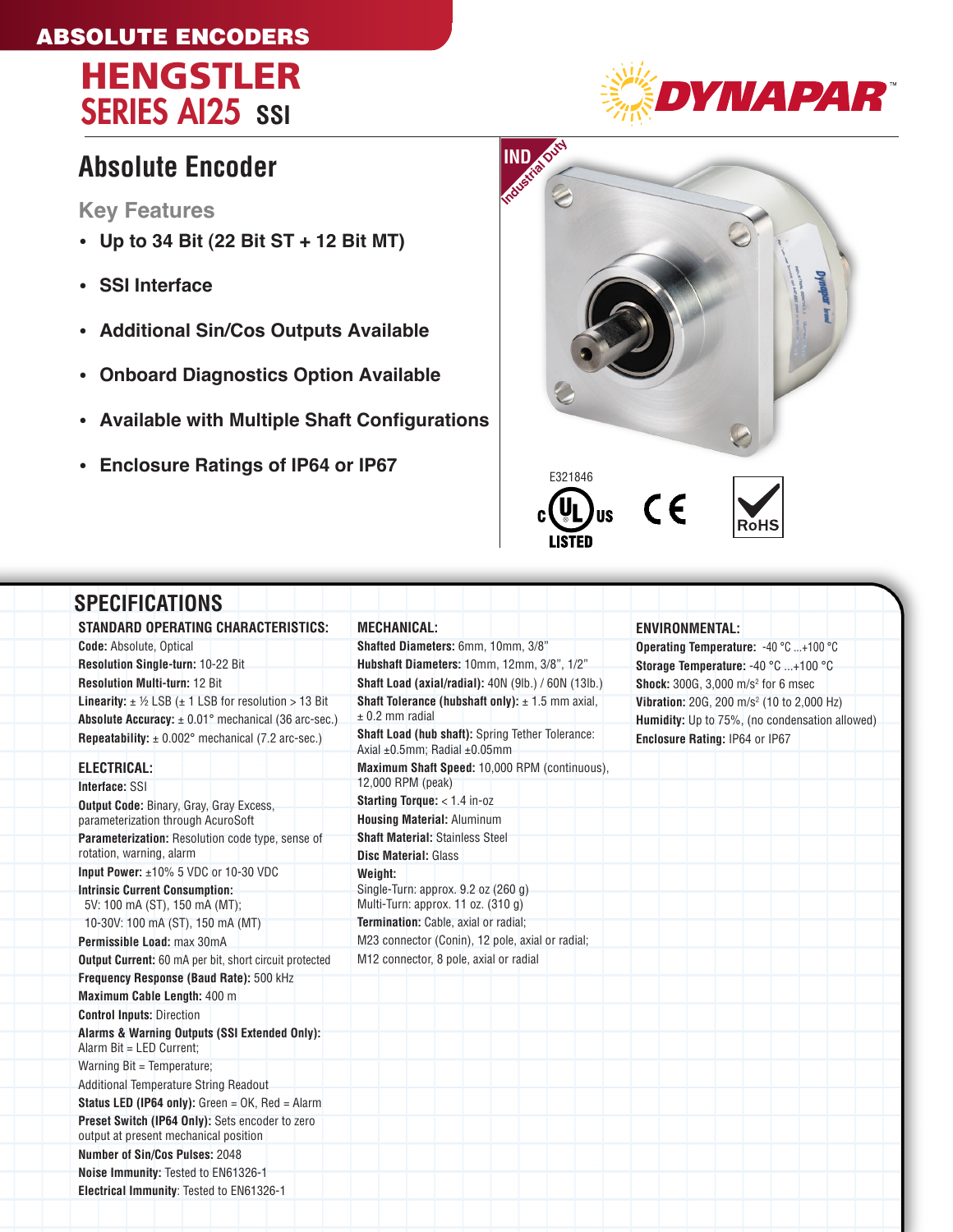

## HENGSTLER **SERIES AI25 SSI**

#### **Ordering Information**

To order, complete the model number with code numbers from the table below:

| Code 1: Model                         | Code 2: Resolution                                                                                                                                                                                                                                                                                                                                          | Code 3: Mounting                                                                                                                                                                                                                                                    | Code 4: Shaft Size                                                                                                                                                                                                                                                                         | Code 5: Interface                                                                                                                                                                                                     | Code 6: Output                | Code 7: Termination                                                                                                                                                                                                                                                                                                                                                      | Code 8: Cable<br>Length Option                                                                                                                                 |
|---------------------------------------|-------------------------------------------------------------------------------------------------------------------------------------------------------------------------------------------------------------------------------------------------------------------------------------------------------------------------------------------------------------|---------------------------------------------------------------------------------------------------------------------------------------------------------------------------------------------------------------------------------------------------------------------|--------------------------------------------------------------------------------------------------------------------------------------------------------------------------------------------------------------------------------------------------------------------------------------------|-----------------------------------------------------------------------------------------------------------------------------------------------------------------------------------------------------------------------|-------------------------------|--------------------------------------------------------------------------------------------------------------------------------------------------------------------------------------------------------------------------------------------------------------------------------------------------------------------------------------------------------------------------|----------------------------------------------------------------------------------------------------------------------------------------------------------------|
| <b>Al25</b>                           |                                                                                                                                                                                                                                                                                                                                                             |                                                                                                                                                                                                                                                                     |                                                                                                                                                                                                                                                                                            |                                                                                                                                                                                                                       |                               |                                                                                                                                                                                                                                                                                                                                                                          |                                                                                                                                                                |
| AI25<br>Size25<br>Absolute<br>Encoder | 0010 10 Bit ST<br>12 Bit ST<br>0012<br>13 Bit ST<br>0013<br>14 Bit ST<br>0014<br>17 Bit ST<br>0017<br>19 Bit ST<br>0019<br>22 Bit ST<br>0022<br>1212 12 Bit MT<br>12 Bit ST<br>1213 12 Bit MT<br>13 Bit ST<br>1214 12 Bit MT<br>14 Bit ST<br><b>1217</b> 12 Bit MT<br>17 Bit ST<br><b>1219</b> 12 Bit MT<br>19 Bit ST<br><b>1222</b> 12 Bit MT<br>22 Bit ST | Available when<br>Code 4 is 0 or A<br>0 Servo*<br>Available when<br>Code 4 is $1, 2$ or<br>B, C<br>1 Clamping*<br>2 Square<br>Flange**<br>Available when<br>Code 4 is 3, 4,<br>5 or 6<br>3 Hubshaft w/<br>Tethert<br>$*$ 58mm Dia.<br>** 2.5" Square<br>$+$ 63mm BC | w/o shaft seal (IP64)<br>$0.6$ mm<br>$1 \frac{3}{8}$<br>$210$ mm<br>3 3/8" Hubshaft<br>4 12 mm Hubshaft<br>5 1/2" Hubshaft<br>6 10mm Hubshaft<br>w/ shaft seal (IP67)<br>$A_6$ mm<br><b>B</b> 3/8"<br>$C$ 10 mm<br>Available only when<br>Code 2 is ST<br>(Single Turn)<br>K 1/4" Hubshaft | 2 SSI Grav<br>3 SSI Binary<br>E SSI Binary<br>+ Sin/Cos 1Vp-p<br>F SSI Grav<br>+ Sin/Cos 1Vp-p<br>Q SSI Binary<br>+ High Active<br>Preset<br>P SSI Gray<br>+ High Active<br>Preset<br><b>R</b> SSI Binary<br>Extended | <b>0</b> 5 VDC<br>2 10-30 VDC | Available for all Code 5<br>options<br><b>0</b> Cable, axial<br>1 Cable, radial<br>2 M23 Conin 12 pin<br>axial, CW<br>3 M23 Conin 12 pin<br>radial. CW<br>4 M23 Conin 12 pin<br>axial, CCW<br>5 M23 Conin 12 pin<br>radial, CCW<br>Available only when<br>code 5 is 2, 3, or R<br>$C$ M <sub>12</sub> , 8-pole<br>connector axial<br>$D$ M12, 8-pole<br>connector radial | Available only<br>when Code 7<br>is 0 or 1:<br><b>BLANK 1.5m</b><br>D<br>3m<br>F<br>5m<br>K<br>10 <sub>m</sub><br>P<br>15m<br>U<br>20 <sub>m</sub><br>v<br>25m |

#### NOTE:

1 Sin/Cos Models supplied with 12 leads, Non-Sin/Cos supplied with 8 leads. See Electrical Connections for appropriate lead connection references

<sup>2</sup> CW & CCW references wiring direction of M23 Connector. If CW wiring is selected for encoder, correct interface cable assembly for this would be CW (ref code 7 and accessory cables below).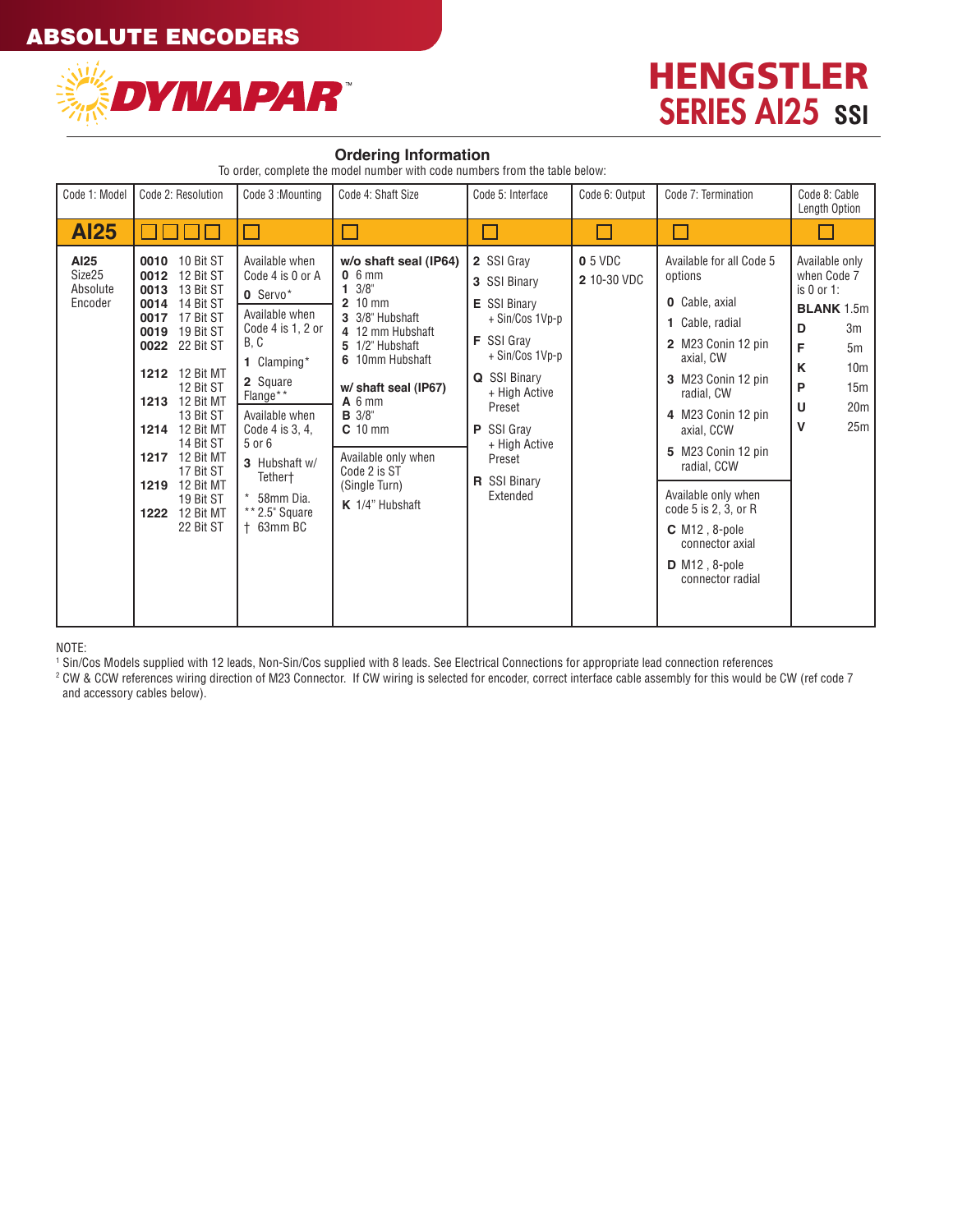### ABSOLUTE ENCODERS

## **HENGSTLER SERIES AI25 SSI**



### **DIMENSIONS**

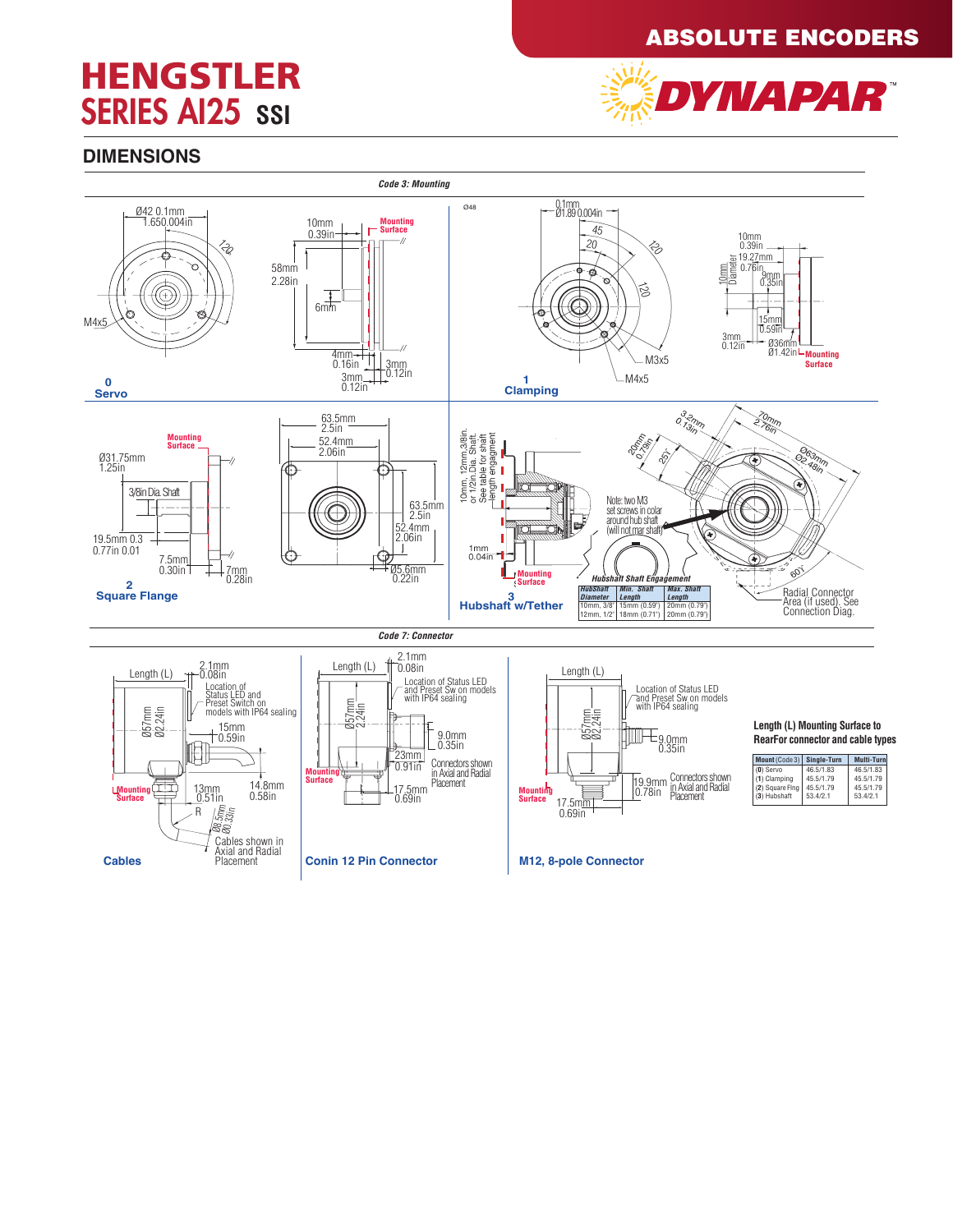

## HENGSTLER **SERIES AI25 SSI**

### **SSI Data Format**

| <b>Bits</b> | $T1 - T10$ | <b>T11</b>     | <b>T12</b>      | T <sub>13</sub> | T <sub>14</sub> | <b>T15</b>      | <b>T16</b>      | <b>T17</b>      | <b>T18</b>      | T <sub>19</sub> |
|-------------|------------|----------------|-----------------|-----------------|-----------------|-----------------|-----------------|-----------------|-----------------|-----------------|
| 10          | $S9 - S0$  | $\mathbf{O}$   | $\mathbf 0$     | 0               | $\circ$         | S <sub>9</sub>  | S <sub>8</sub>  | S7              | S <sub>6</sub>  | S <sub>5</sub>  |
| 12          | S11 - S2   | S <sub>1</sub> | S <sub>0</sub>  | 0               | $\mathbf 0$     | S <sub>11</sub> | S <sub>10</sub> | S <sub>9</sub>  | S <sub>8</sub>  | S7              |
| 13          | S12 - S3   | S <sub>2</sub> | S <sub>1</sub>  | S <sub>0</sub>  | 0               | S <sub>12</sub> | S <sub>11</sub> | S <sub>10</sub> | S <sub>9</sub>  | S <sub>8</sub>  |
| 14          | S13 - S4   | S <sub>3</sub> | S <sub>2</sub>  | S <sub>1</sub>  | S <sub>0</sub>  | $\mathbf 0$     | S <sub>13</sub> | S <sub>12</sub> | S <sub>11</sub> | S <sub>10</sub> |
| 17          | $S16 - S7$ | S <sub>6</sub> | S <sub>5</sub>  | S <sub>4</sub>  | S <sub>3</sub>  | S <sub>2</sub>  | S <sub>1</sub>  | S <sub>0</sub>  | $\mathbf 0$     | S <sub>16</sub> |
| <b>Bits</b> | $T1 - T12$ | $T13 - T21$    | T <sub>22</sub> | <b>T23</b>      | <b>T24</b>      | <b>T25</b>      | <b>T26</b>      | <b>T27</b>      | <b>T28</b>      | <b>T29</b>      |
| 1212        | M11 - M0   | $S11 - S3$     | S <sub>2</sub>  | S <sub>1</sub>  | S <sub>0</sub>  | $\Omega$        | 0               | M11             | M <sub>10</sub> | M <sub>9</sub>  |
| 1213        | M11 - M0   | $S12 - S4$     | S <sub>3</sub>  | S <sub>2</sub>  | S <sub>1</sub>  | S <sub>0</sub>  | $\overline{0}$  | M11             | M <sub>10</sub> | M <sub>9</sub>  |

S9, S8 Data Bits for resolution per turn.

M11, M10 Data Bits for number of turns.

S9 - S0 Data Bits S9, S8, S7, S6, S5, S4, S3 Etc. M11- M0 Turn Data Bits M11, M10, M9, M8, Etc.

T1, T2 SSI Clock number

### **ELECTRICAL CONNECTIONS**

**M23 Connector (Conin),12 Pole Interfaces SSI Binary, SSI Gray and SSI Extended**

| Cable              | M <sub>23</sub> Pin | Signal                           |
|--------------------|---------------------|----------------------------------|
| brown <sup>3</sup> | 1                   | 0 V (supply voltage)             |
| pink               | $\mathfrak{p}$      | Data                             |
| vellow             | 3                   | Clock                            |
|                    | 4                   | N.C.                             |
| blue               | 5                   | Direction <sup>1</sup>           |
|                    | 6                   | N.C.                             |
| brown/green        | $\overline{7}$      | N.C.                             |
| white <sup>3</sup> | 8                   | DC 5/10 - 30 V                   |
|                    | 9                   | N.C.                             |
| grey               | 10                  | <b>Data</b>                      |
| green              | 11                  | Clock                            |
| black              | 12                  | $0$ V-signal output <sup>2</sup> |

<sup>1</sup> Direction: UB or unconnected = ascending code values with rotation cw  $0 V =$  descending code values with rotation cw

2 Connected with 0 V in the encoder.

Use this to change counting Direction (see note 1)

<sup>3</sup> use only thin wires  $\varnothing$  = 0.14 mm)

#### **8 Pole M12 / 8 Pole Standard Cable Interfaces SSI Binary, SSI Gray and SSI Extended**

| Cable  | M <sub>12</sub> Pin | Signal                 |                |
|--------|---------------------|------------------------|----------------|
| white  | 1                   | DC 5/10 - 30 V         | $\mathfrak{c}$ |
| brown  | $\overline{2}$      | 0 <sub>V</sub>         | 6              |
|        | 3                   | N.C.                   | L8.            |
| green  | $\overline{4}$      | <b>Clock</b>           |                |
| pink   | 5                   | Data                   |                |
| yellow | 6                   | Clock                  |                |
| blue   | $\overline{7}$      | Direction <sup>1</sup> | View on        |
| grey   | 8                   | <b>Data</b>            | connector      |
|        |                     |                        |                |

 $1$  Direction:  $+$  UB or unconnected = ascending code values with rotation cw  $0 V =$  descending code values with rotation cw

#### **M23 Connector (Conin),12 Pole / Cable Interfaces SSI Binary and SSI Gray with Sin/Cos 1V p-p**

| Cable              | M <sub>23</sub> Pin | Signal                 |
|--------------------|---------------------|------------------------|
| brown <sup>2</sup> | 1                   | 0 V (supply voltage)   |
| pink               | $\mathfrak{p}$      | Data                   |
| vellow             | 3                   | Clock                  |
| white/green        | 4                   | A+                     |
| blue               | 5                   | Direction <sup>1</sup> |
| red/blue           | 6                   | $B+$                   |
| brown/green        | $\overline{7}$      | A-                     |
| white <sup>2</sup> | 8                   | DC 5/10 - 30 V         |
| grey/pink          | 9                   | B-                     |
| grey               | 10                  | Data                   |
| green              | 11                  | Clock                  |
| black              | 12                  | Sense                  |

 $1$ <sup>1</sup> Direction : +UB or unconnected = ascending code values with rotation cw  $0 V =$  descending code values with rotation cw

<sup>2</sup> use only thin wires ( $\varnothing$  = 0.14 mm)